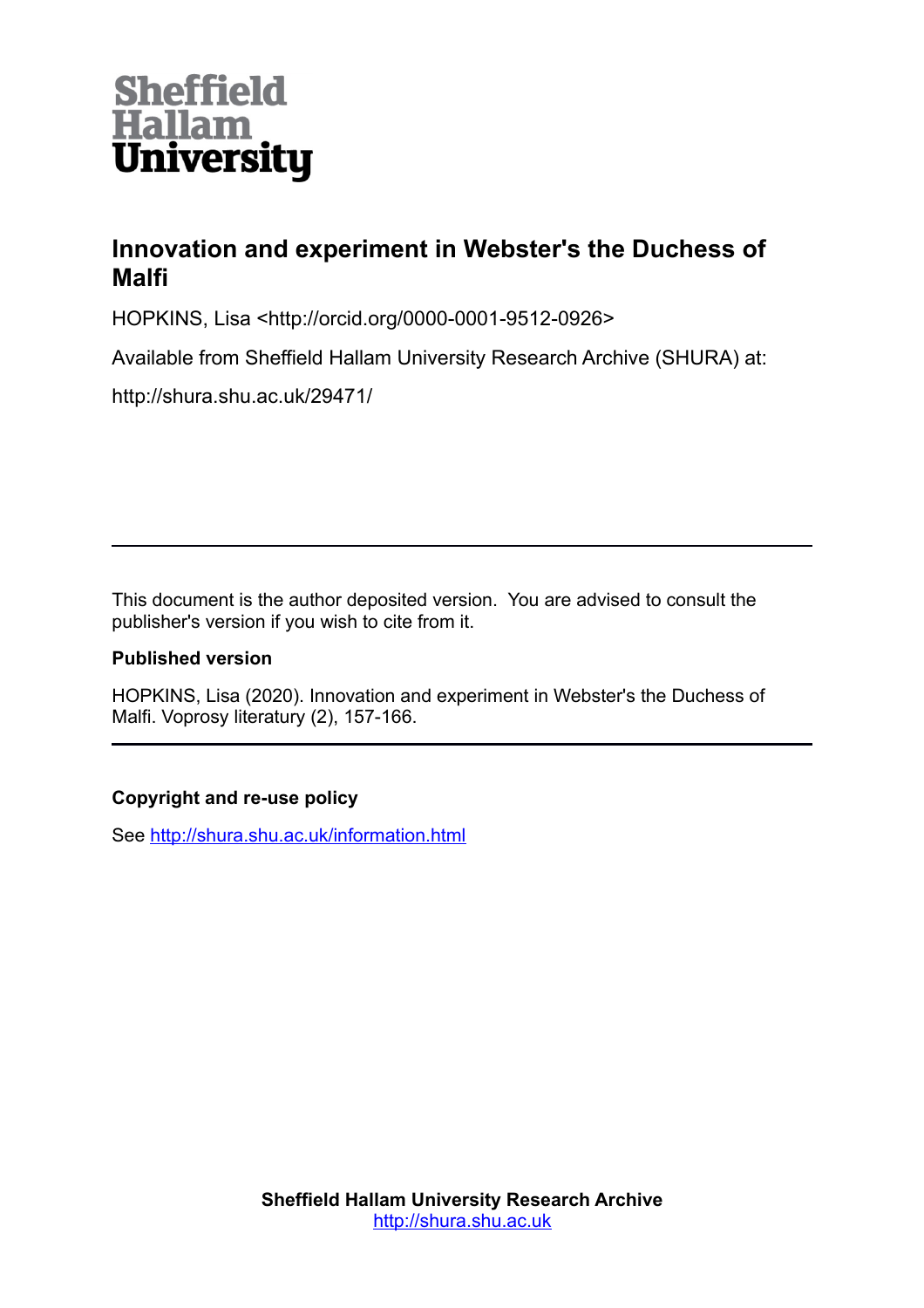## **Innovation and Experiment in Webster's** *The Duchess of Malfi*

In John Madden's 1998 film *Shakespeare in Love*, the adult Shakespeare meets a rather repellent small boy who observes that he likes the gory bits of plays best, while stroking a mouse. When Shakespeare asks his name, the boy says that it is John Webster. At cinema screenings of the film when it was first released, this drew a knowing laugh from those who identified the future author of *The White Devil* and *The Duchess of Malfi*. Webster was thus labelled as a peddlar of the grotesque and decadent, and that is indeed how he is seen by early twentieth-century critics, a view famously summed up in T. S. Eliot's 'Webster was much possessed by death, / And saw the skull beneath the skin'.<sup>i</sup>

But Webster is much more than that. In the first place, Webster invented women, at least as far as early modern tragedy was concerned. Shakespeare's four great tragedies are all called after their heroes: *Hamlet*, *Othello*, *Macbeth*, *King Lear*. Even Cleopatra and Juliet get no more than double billing with Antony and Romeo. It would be wrong to see this as evidence of misogyny or lack of interest on Shakespeare's part, because there are two important factors in play. For one thing, Shakespeare did write major parts for women, but he seems to have felt that the proper domain for them was comedy rather than tragedy. In addition, Shakespeare, like all other early modern dramatists, had no female performers at his disposal: all his girls and women had to be portrayed by boy actors, who were by definition likely to be less experienced and less confident than the adult men who played the male characters. This was not always so: it is clear that early in his career Shakespeare had a really exceptional boy actor available, who created Rosalind, Beatrice, and Viola, but it is also obvious that that actor's voice broke around the time of the initial performance of *Twelfth Night*, and that he was thus no longer available to play women. We can see this from the design of the play: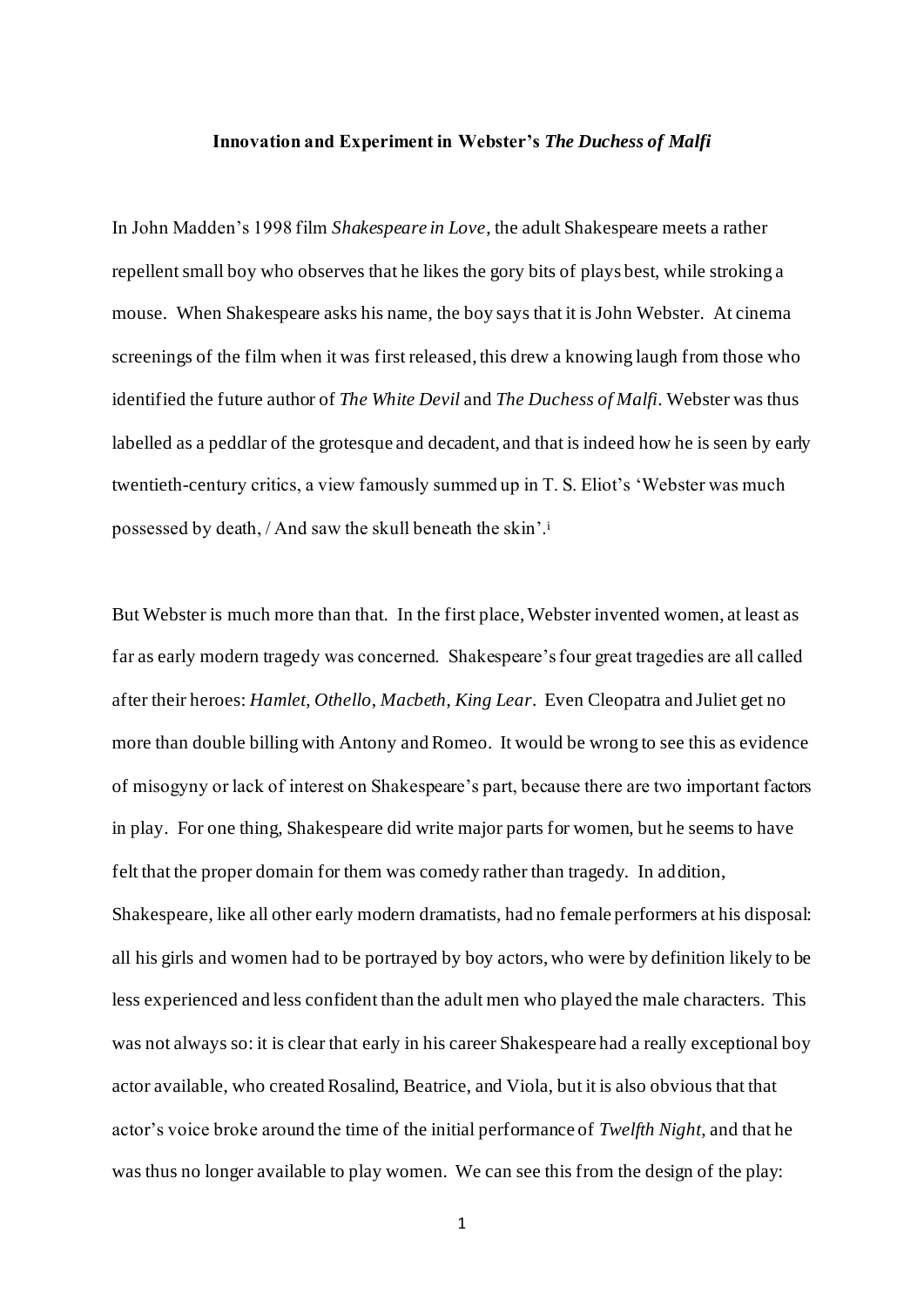Viola says at the beginning that her plan on entering Orsino's household is to sing, but in the event she never does, and instead Feste is improbably presented as the resident singer in Orsino's household as well as Olivia's. For a few years after that the parts Shakespeare writes for women are much less ambitious and demanding: Cordelia in *King Lear* speaks fewer than a hundred lines, though that might be partly because it is easier to create an impression of virtue if you do not shine too bright a light on it, and Cordelia's silence has a power of its own. Not until the time of *Antony and Cleopatra* does Shakespeare have a new performer at his disposal whose Cleopatra can give Richard Burbage as Antony a run for his money, and who indeed dominates the stage in the fifth act after Antony has very unusually died in the fourth.

Webster, however, was luckier, because *The Duchess of Malfi* coincided with the emergence of a brilliant new performer of female roles, Richard Robinson, hailed by Ben Jonson as 'a very pretty fellow'.<sup>ii</sup> Although we cannot be completely certain, it seems that the role of the Duchess was created by Robinson in 1613, and then reprised by Richard Sharpe in 1623. Certainly Webster must have had total confidence in whichever boy actor first played the part, for while Julia and Cariola are both small, conventional female roles of the kind that numerous dramatists had previously created, the Duchess is anything but: she is a complex, ambiguous figure who is simultaneously admirable and potentially culpable, and she is a character whom many famous actresses have been delighted to play. If Robinson was indeed the first Duchess, Webster was also able to capitalise on the fact that he was apprenticed to Richard Burbage, who played Ferdinand, because a boy actor would often play the wife and his master the husband, which helps account for the erotic frisson in Ferdinand's relationship with his sister. Above all the Duchess, and to a lesser extent Vittoria Corombona in *The White Devil*, stand out as amongst the earliest examples of the female tragic hero, a figure whose possibilities Webster was one of the first to explore.<sup>iii</sup>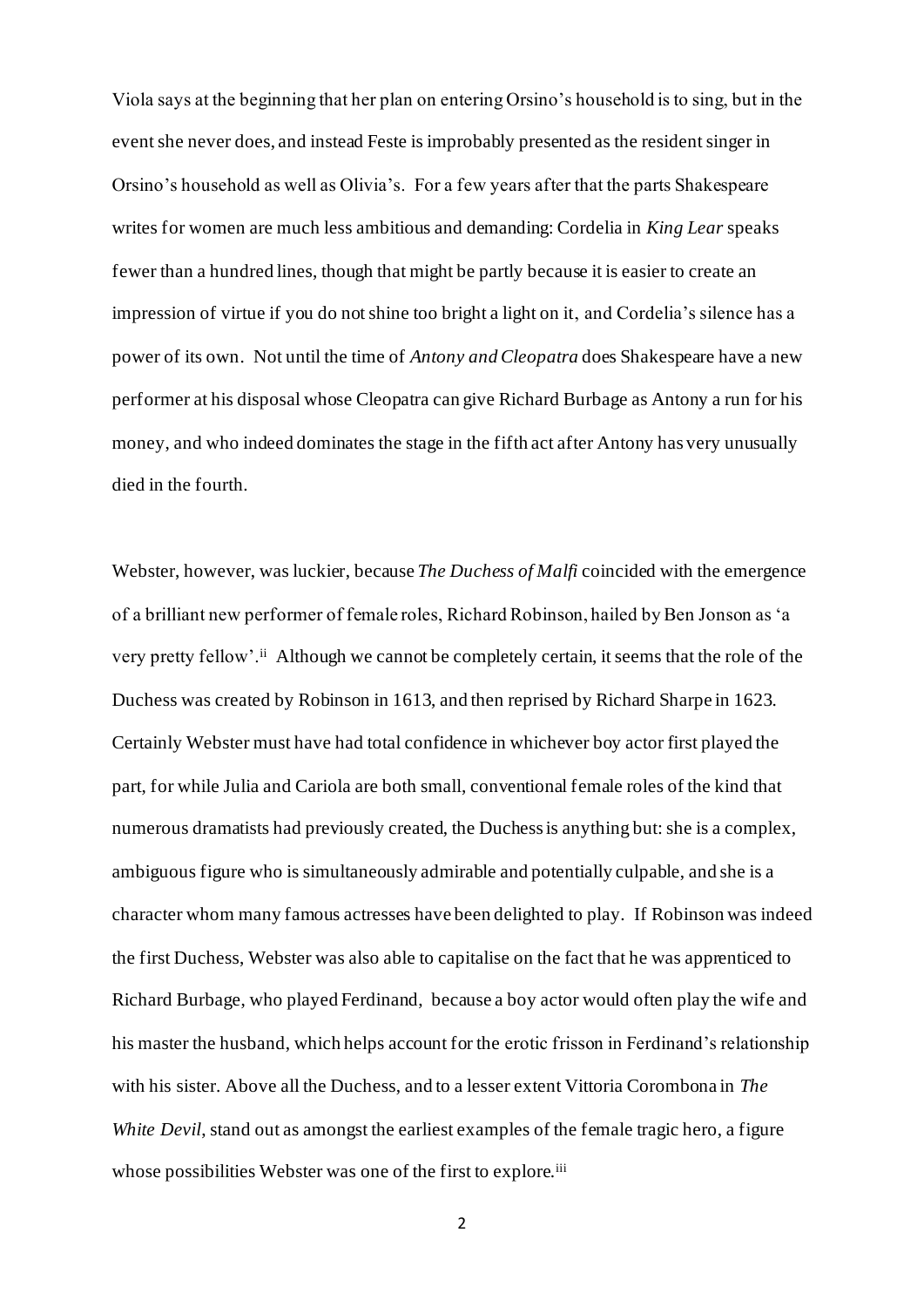But the Duchess is by no means the only mesmeric character in the play. While Antonio is conventionally virtuous and Bosola follows meekly enough in a long line of malcontents, both Ferdinand and the Cardinal are more original and more unsettling. As we have seen, Ferdinand was first created by Richard Burbage, who had played all of Shakespeare's heroes, and the part was worthy of his talents, for while Coriolanus might have been *like* a wolf, Ferdinand thinks he *is* a wolf.<sup>iv</sup> The Cardinal too is something new: in the same year as Shakespeare and Fletcher represented Cardinal Wolsey in *Henry VIII*, another play staged at the Blackfriars, as venal because he wants power, Webster's Cardinal seems to be venal because he is venal. When he looks into the fishpond, he sees a darkly parodic yet fundamentally truthful version of himself, and the mirror effect is all the more disturbing because the Cardinal's fishpond is a sign of his supposedly Catholic identity: he needs to eat fish on Fridays.

With a leading female character came babies. Of course there had been children in early modern drama before - Anne Frankford's in *A Woman Killed with Kindness*, the infant Perdita in *The Winter's Tale* - but it was unusual to ask a boy actor to give such a physicalised representation of pregnancy as is required of the Duchess, <sup>v</sup> which includes actually going into labour on stage, or to play such a *womanly* woman as she is, with her interest in fashion and hairstyles and her final thoughts of cough medicine for her children. Even more strikingly and unusually, she becomes a female ghost, or at least an echo. The famous ghosts of Shakespeare had been male - Hamlet's father, Banquo, Julius Caesar; once his women are dead, they are dead. The Duchess is dead too, but she comes back in two resonant and haunting ways. In the first place, she revives after seeming dead. This is not new - Shakespeare does it with Desdemona and possibly with Cordelia - but the Duchess has been dead for an unusually long time, and also says something unusually specific when she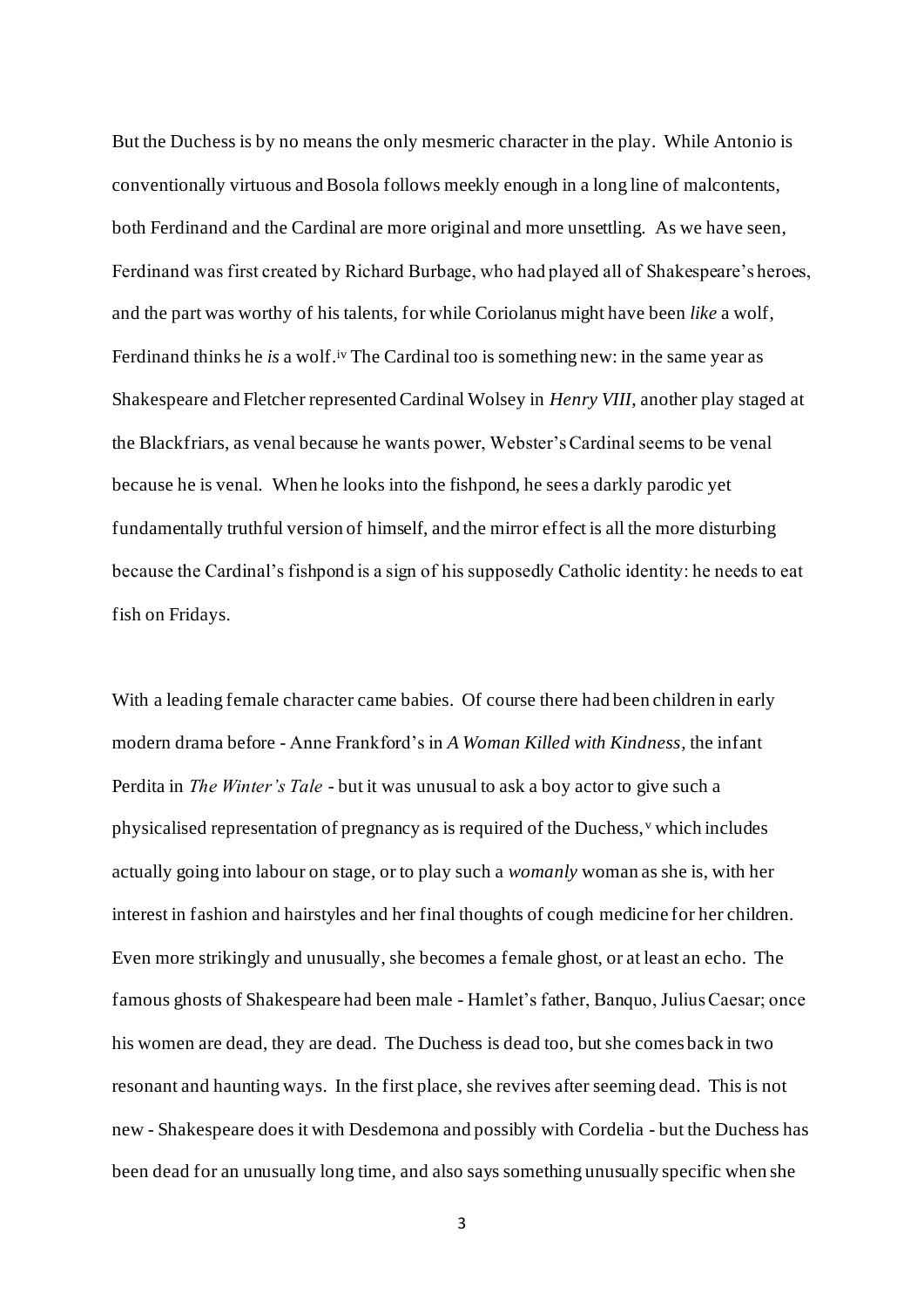comes back: 'Antonio'. I have already noted elsewhere that a student of mine understood this as a question indicating that the Duchess had died, gone to heaven and, failing to find Antonio there, come back to enquire about him. Whatever one may think about this, her 'Antonio' certainly prefigures her second apparent 'resurrection', when the Echo manifests itself specifically to Antonio in order to warn him. Separately and together these two moments suggest that the Duchess is a *good* ghost, in a way that Shakespeare's ghosts had not been. Julius Caesar and Banquo both haunt their killers in order to frighten them; Hamlet's father does not haunt Claudius, but his injunction to his son is suspect and dangerous, as is well understood by the prince's companions. All these spirits could be seen as supporting the official Protestant view that ghosts did not exist, and that anything which appeared to be a ghost was in fact a diabolical manifestation intended to tempt and mislead mortals. In this as in so much else, the Duchess is much more liminal and ambiguous.

Webster's innovations are not confined to the characterisation, and in one particular respect he was lucky as well as skilful. He wrote *The Duchess of Malfi* at a time when the King's Men were finally able to play in their indoor theatre, the Blackfriars, as well as at the Globe, and we know from the title page that the play was initially performed at both venues. However on 29 June 1613 the Globe burned down during a performance of Shakespeare's and Fletcher's *Henry VIII* when a celebratory shot from a cannon set the thatch alight. *Henry VIII* is in many ways a companion play to *The Duchess of Malfi*: I have already mentioned that both have Cardinals, and they also shared actors, with Richard Robinson, the first Duchess, probably also appearing as Anne Boleyn, and Henry Condell, the first Cardinal in Webster's play, recorded as running out of the burning Globe alongside the actor playing the fool. The difference was that after the fire *Henry VIII* had nowhere to go (certainly nobody wanted to shoot off any more cannons) and *The Duchess of Malfi* did: it became an exclusively Blackfriars play, and it fitted the new theatre beautifully, as can be seen from the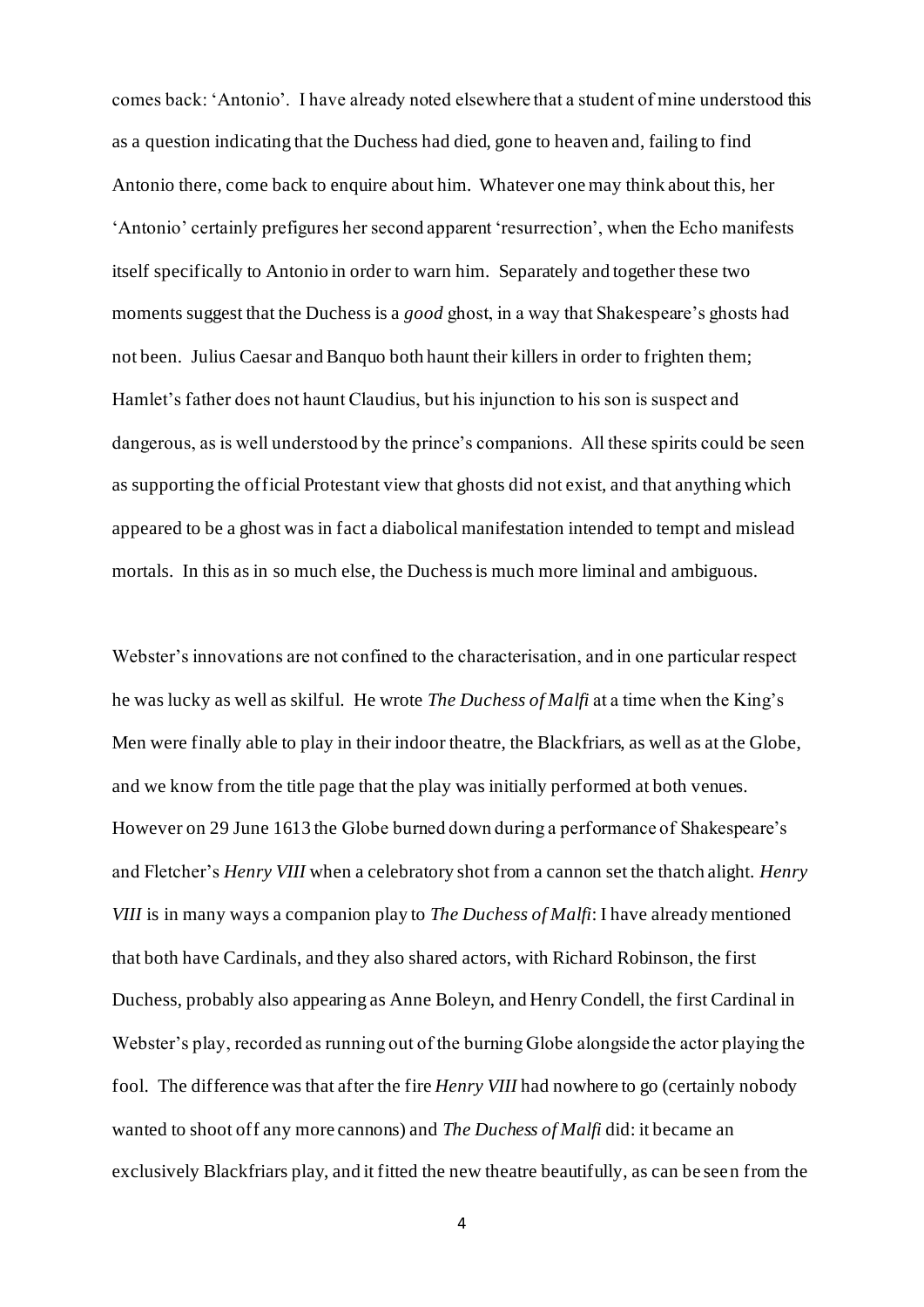production of it which opened the Sam Wanamaker Playhouse in 2014 and is now available on DVD. David Carnegie notes that 'John Russell Brown rightly suggests that the five -act structure apparent in the text is also important on stage, with significant plot time elapsing between each of the first four acts … Peter Walls adds that the style of music written for the Madmen seems to be intended for the more intimate acoustic of a private theatre'.<sup>vi</sup> Moreover the severed hand and waxwork bodies might not have held up well in the bright sunlight of the Globe, but they were perfect for the darkness which could be produced by snuffing out the candles in the Blackfriars, and the building's ecclesiastical past lent just the right air to the scene in the ruined abbey and perhaps also contributed to the sense of nearsacrilege which Cariola detects in the the feigned pilgrimage to Loreto. Webster blamed the failure of his first play, *The White Devil*, on the fact that 'it was acted, in so dull a time of winter, presented in so open and black a theatre, that it wanted (that which is the only grace and setting out of a tragedy) a full and understanding auditory';vii in contrast, *The Duchess of Malfi* at the Blackfriars was the perfect match between play and playhouse.

To cap it all, one of the residents of the Blackfriars district had been Lady Arbella Stuart, whose own illicit marriage and subsequent imprisonment seem to be echoed in the story of the Duchess.<sup>viii</sup> The apparent reference to Lady Arbella is a further departure from Shakespeare, who very rarely glanced at living people in his plays. The joky reference in *Cymbeline* to 'Sir Richard Du Champ', which translates as the name of his boyhood acquaintance and London associate Richard Field, is one exception to this; the final chorus of *Henry V*, which obliquely mentions the Earl of Essex, is another, and the trouble that might have caused when Essex fell was probably sufficient to dissuade Shakespeare from sailing so close to the wind in future. Webster by contrast suppresses the identity of the real Duchess, whose Christian name of Giovanna is never mentioned, almost as if he wants us to notice the parallel with Lady Arbella, and he also seems to glance at the waxwork model used for the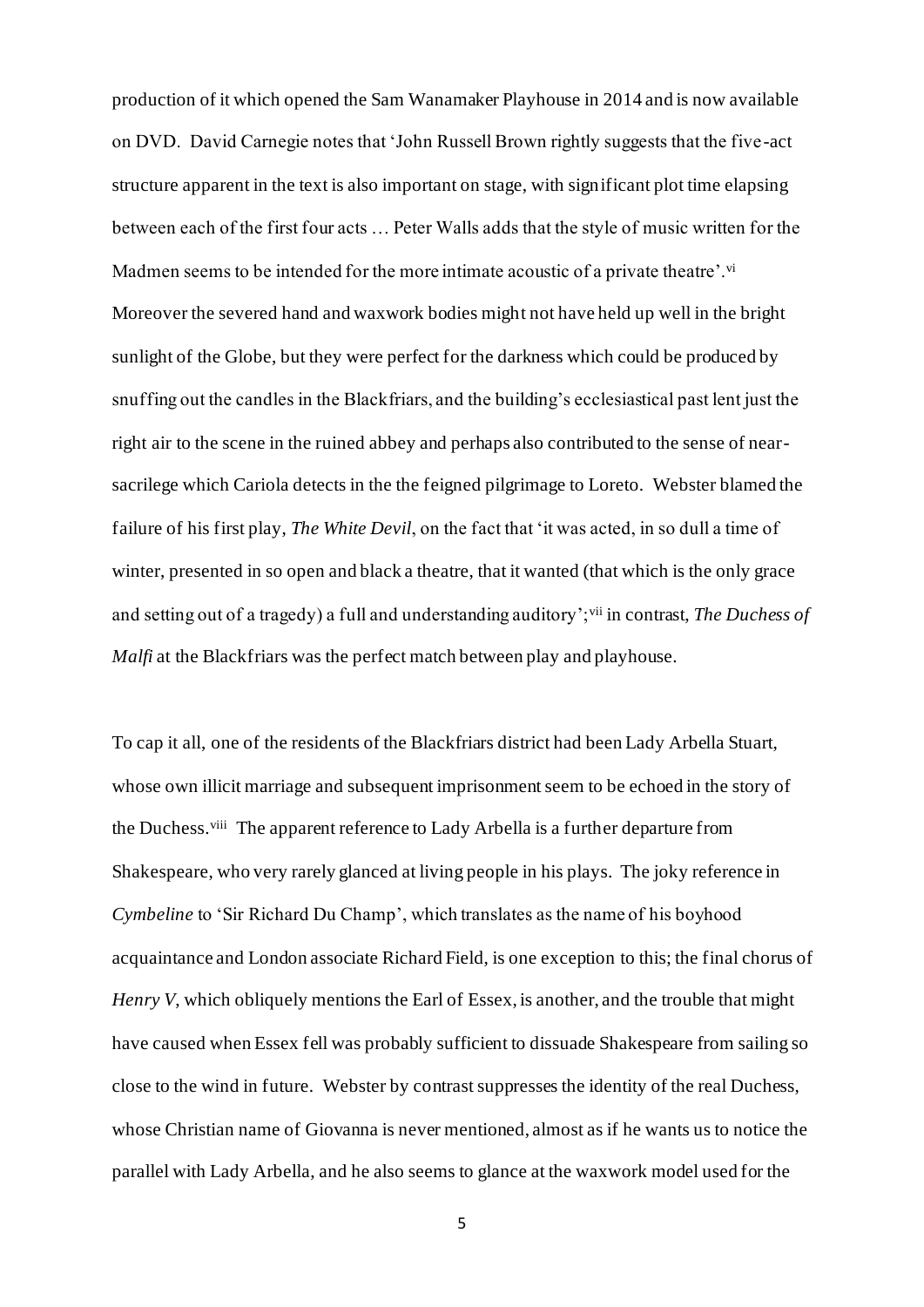funeral of Prince Henry and perhaps too at the reburial of Mary, Queen of Scots. The impression thus created is that *The Duchess of Malfi* is a dangerous, edgy play, a dark mirror to contemporary political realities.

Webster's final innovations are the richness of his imagery and the tight web of verbal and other echoes. Of course Shakespeare had given the world some absolutely astounding language, while Marlowe before him had been famous for what Ben Jonson called his 'mighty line'. But Webster is different in that while Shakespeare's characters often have strong, distinctive speech patterns which may amount almost to ideolects, in Webster's case it is the play as a whole that speaks, and in a language typically shared by characters rather than unique to any of them. This is partly because of Webster's fondness for what are known as *sententiae*, proverbial sayings which anyone might utter, and partly because the play as a whole has such strongly developed image patterns that it sometimes seems as if characters are almost borrowing each other's words, as when the Duchess talks about galley slaves, something which she has never been but which Bosola has.<sup>ix</sup> In this world of shared speech characters struggle to assert their individual identities, but the Duchess can do it: she is Duchess of Malfi still, and as the writer of one of the first commendatory verses observed, anyone who sees her in the theatre is likely to be moved to tears.

So what about that imputation in *Shakespeare in Love* that Webster will be distinguished particularly for gory bits? The Royal Shakespeare Company 2018 production of the play at the Swan Theatre in Stratford-upon-Avon certainly presented the play as primarily a violent one: a press release before the production opened assured the audience that the theatre had ordered more stage blood than had ever been used in any previous production of any other play, and at the start of the second half audience members sitting in the front row were offered blankets to protect themselves from being spattered (which came in very useful). The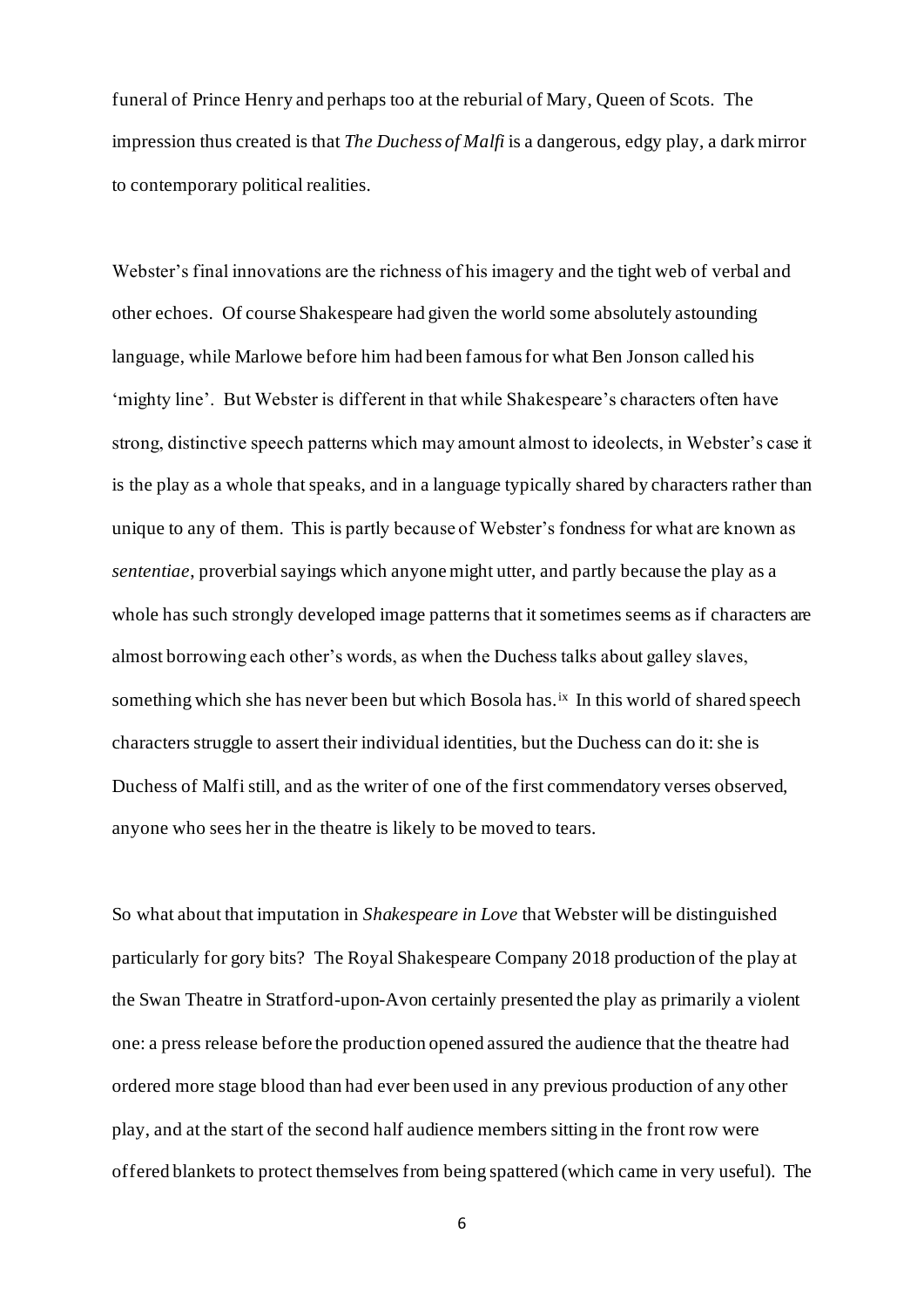episode in the text which most obviously supports this interpretation is the severed hand which Ferdinand makes the Duchess kiss, but like the rest of the play's horrors, that does much more than merely provoke a shudder, because in what looks like a savage parody of palmistry the Duchess reads the hand as an index of Ferdinand's character: 'What witchcraft doth he practise that he hath left / A dead man's hand here?'.<sup>x</sup> Although Marlowe's Doctor Faustus is technically a witch, withcraft is generally considered a female crime in early modern drama; the Duchess however attributes it to Ferdinand, and in so doing also implicitly answers a question about whether she herself is guilty or innocent, for while she may not be perfect, she is certainly a great deal less guilty than he is. Indeed this is perhaps Webster's crowning achievement (albeit one conditioned by the availability and aptitude of individual performers): while Shakespeare convinces us of Cordelia's virtue by giving her almost nothing to say, Webster lets the Duchess eat, laugh, and talk, and still makes her shine out like a light in the darkness of the Blackfriars theatre.

Lisa Hopkins

Sheffield Hallam University

**Notes** 

<sup>i</sup> T. S. Eliot, 'Whispers of Immortality', in *Collected Poems 1909-1962* (London: Faber, 1974), pp. 55-6.

ii Roberta Barker, 'The Duchess High and Low: A Performance History of *The Duchess of Malfi*', in *The Duchess of Malfi: A Critical Guide*, edited by Christina Luckyj (London: Continuum, 2011), pp.42 - 65, p. 44.

iii See my *The Female Hero in English Renaissance Tragedy* (London: Palgrave, 2002).